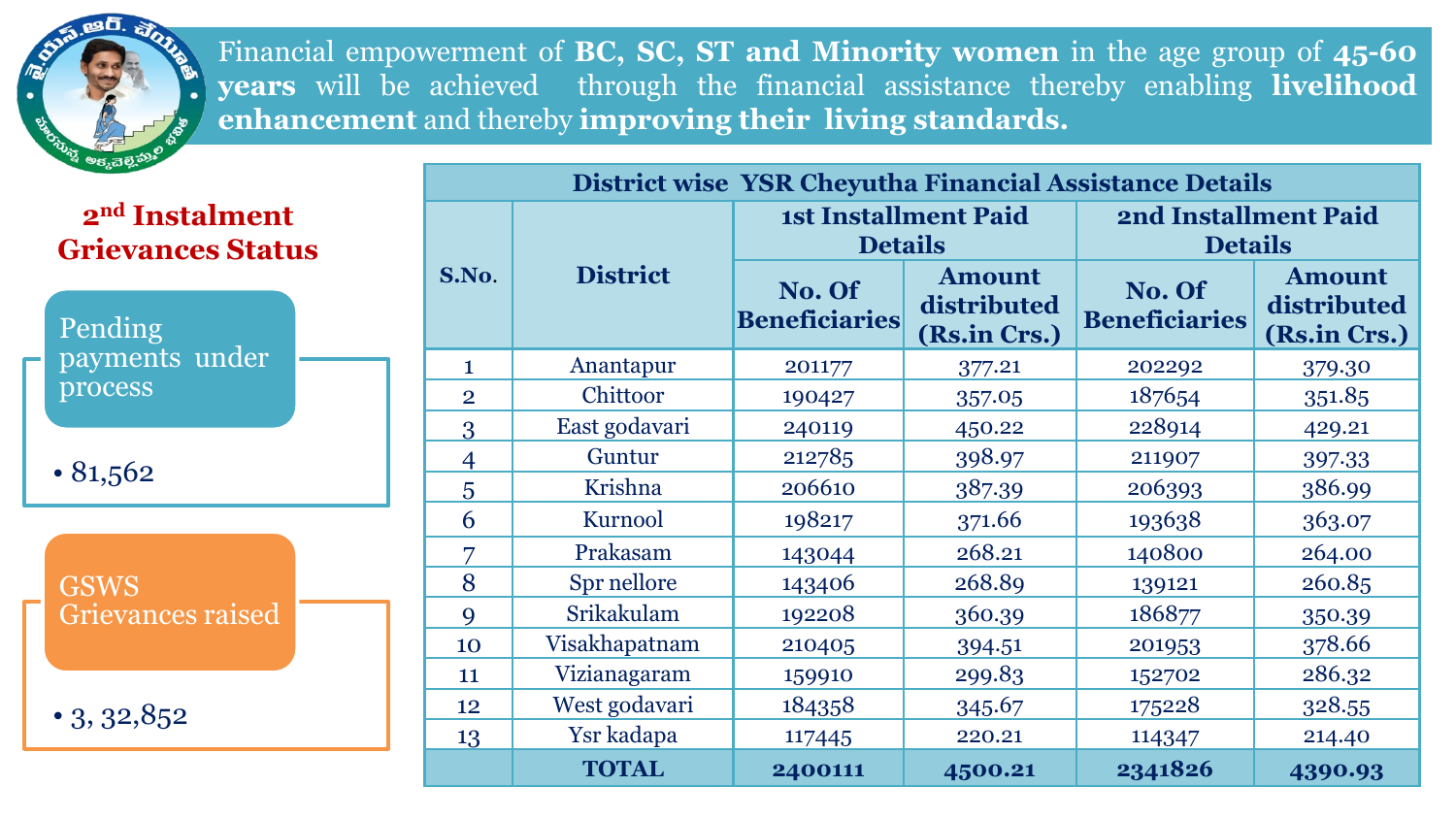

### **Livelihoods Promoted**

## **1st year**

| <b>Name of the</b><br><b>Activity</b> |  | <b>Activity</b><br><b>Established</b> | <b>Up front</b><br><b>Support in</b><br>Cr. |  |  |  |  |  |
|---------------------------------------|--|---------------------------------------|---------------------------------------------|--|--|--|--|--|
| <b>Retail Shops</b>                   |  | 78000                                 | 438.75                                      |  |  |  |  |  |
| Cow & Buffalo                         |  | 134103                                | 757.80                                      |  |  |  |  |  |
| Sheep & Goat                          |  | 82556                                 | 458.82                                      |  |  |  |  |  |
| Total                                 |  | 2,94,659                              | 1655.37                                     |  |  |  |  |  |
| <b>2nd year</b>                       |  |                                       |                                             |  |  |  |  |  |
|                                       |  |                                       |                                             |  |  |  |  |  |
| Name of the<br><b>Activity</b>        |  | <b>Target</b>                         | <b>Progress</b>                             |  |  |  |  |  |
| <b>Textiles / Apparels</b>            |  | 20507                                 | 1875                                        |  |  |  |  |  |
| Live Stock (Including<br>Aasara)      |  | 233167                                | 51050                                       |  |  |  |  |  |
| <b>Back Yard Poultry</b>              |  | 65000                                 | 3931                                        |  |  |  |  |  |
| <b>Retail Business</b>                |  | 28988                                 | 3365                                        |  |  |  |  |  |
| <b>Non Farm Livelihoods</b>           |  | 20049                                 | 7600                                        |  |  |  |  |  |
| <b>Farm Livelihoods</b>               |  | 81500                                 | 37489                                       |  |  |  |  |  |

#### **Beneficiaries opted Livelihood with Cheyutha - 2nd installment**

| S. No          | <b>Activity</b>               | <b>No. of Beneficiaries</b> |
|----------------|-------------------------------|-----------------------------|
| $\mathbf{1}$   | Agriculture                   | 766756                      |
| $\overline{2}$ | Horticulture                  | 55123                       |
| 3              | Fishery                       | 49699                       |
| $\overline{4}$ | <b>Live Stock</b>             | 572084                      |
|                | Petty                         |                             |
|                | <b>Business</b> (Including    |                             |
| 5              | <b>Retail Business)</b>       | 238088                      |
| 6              | <b>Textiles</b>               | 134789                      |
| 7              | <b>Handicrafts</b>            | 14516                       |
| 8              | <b>Forest Products</b>        | 456                         |
| 9              | Jewellery                     | 7003                        |
| 10             | Food products                 | 121671                      |
| 11             | Paper and plastic<br>products | 3313                        |
| 12             | <b>Toys</b>                   | 2760                        |
| 13             | <b>Chemicals and minerals</b> | 2429                        |
| 14             | Leather                       | 1796                        |
| 15             | <b>Personal Consumption</b>   | 342177                      |
| 16             | <b>Others</b>                 | 29166                       |
|                | <b>Total</b>                  | 23 41 8 26                  |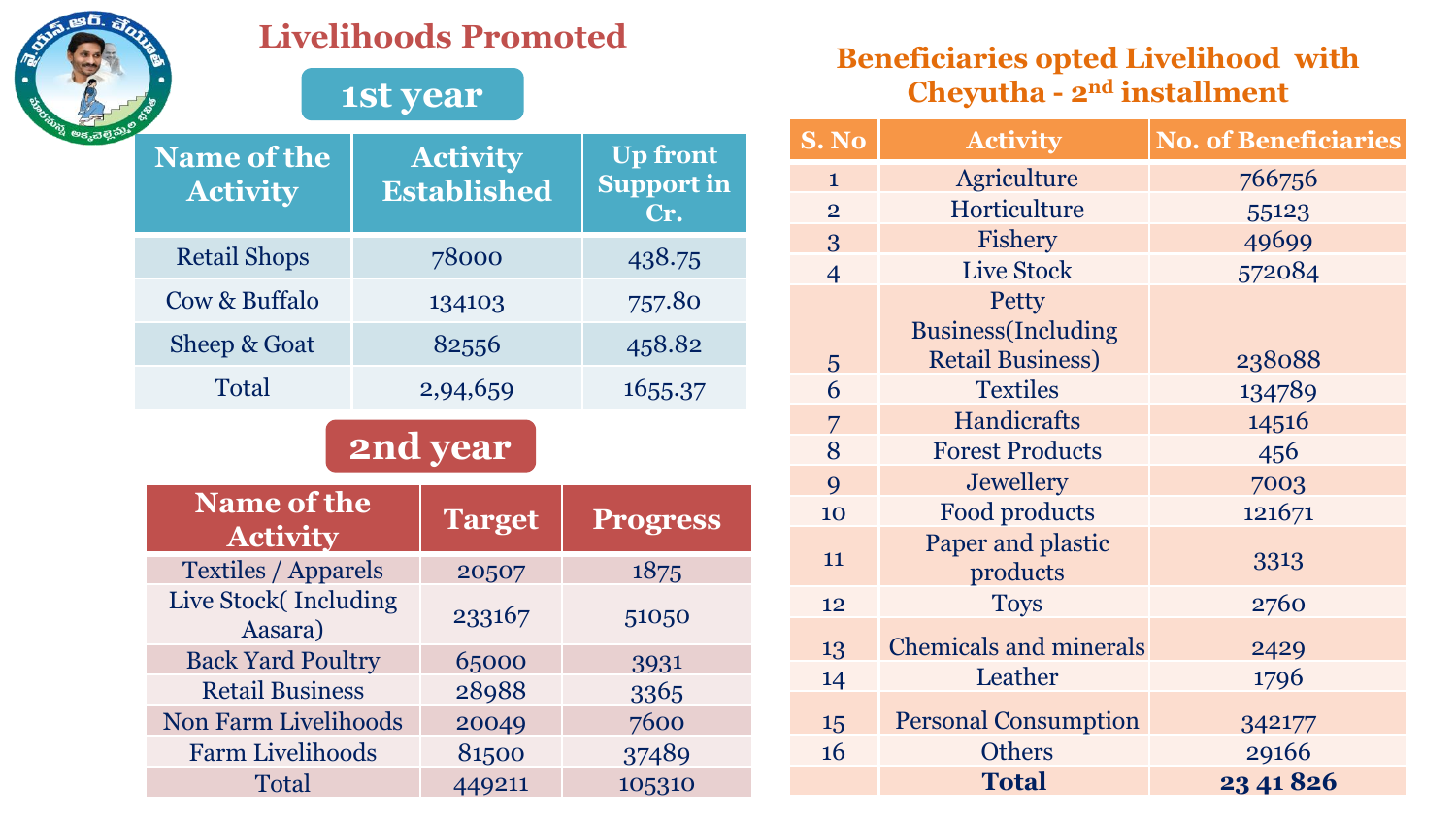# **District Wise YSR Cheyutha- Rural Retail Stores Grounding Status 2020-21**

|                | <b>S No. District Name</b> |                                | No Of                    | <b>Rural retail stores</b><br>grounding status |                 | <b>Financial Assistance</b><br>provided                                         |                             | <b>Vendor</b><br>codes                                 | <b>Live Stock</b> |                                |              |                         |
|----------------|----------------------------|--------------------------------|--------------------------|------------------------------------------------|-----------------|---------------------------------------------------------------------------------|-----------------------------|--------------------------------------------------------|-------------------|--------------------------------|--------------|-------------------------|
|                |                            | No of<br><b>Mandals Secret</b> | <b>Village</b><br>ariats | <b>Target</b>                                  | Achieveme<br>nt | <b>No of stores</b><br><b>Provided</b><br><b>Financial</b><br><b>Assistance</b> | <b>Amou</b><br>nt in<br>Cr. | created<br>stores(HUL,<br>P&G,ITC,<br><b>RELIANCE)</b> | <b>Targets</b>    | Loans<br><b>Sancti</b><br>oned | Groun<br>ded | $%$ of<br>Grou<br>nding |
| $\mathbf{1}$   | Anantapuramu               | 63                             | 896                      | 2565                                           | 2670            | 2278                                                                            | 10.88                       | 2462                                                   | 34912             | 35881                          | 35140        | 97.93                   |
| $\overline{2}$ | Chittoor                   | 65                             | 1035                     | 2832                                           | 3097            | 2468                                                                            | 11.8                        | 2084                                                   | 14862             | 19853                          | 16472        | 82.97                   |
| 3              | East Godavari              | 62                             | 1271                     | 3375                                           | 4153            | 3965                                                                            | 20.48                       | 2248                                                   | 19736             | 22723                          | 21375        | 94.07                   |
| $\overline{4}$ | Guntur                     | 57                             | 872                      | 2328                                           | 2803            | 2543                                                                            | 11.28                       | 3567                                                   | 17318             | 18639                          | 17642        | 94.65                   |
| 5              | Krishna                    | 49                             | 846                      | 2508                                           | 2617            | 2479                                                                            | 12.38                       | 2772                                                   | 8278              | 9248                           | 8250         | 89.21                   |
| 6              | Kurnool                    | 54                             | 885                      | 2523                                           | 3150            | 2752                                                                            | 12.05                       | 5776                                                   | 16111             | 21617                          | 19409        | 89.79                   |
| $\overline{7}$ | <b>Nellore</b>             | 46                             | 665                      | 1869                                           | 2108            | 1847                                                                            | 9.44                        | 1260                                                   | 19862             | 26226                          | 22152        | 84.47                   |
| 8              | Prakasam                   | 56                             | 884                      | 2445                                           | 2678            | 2659                                                                            | 12.67                       | 1394                                                   | 5667              | 6841                           | 6288         | 91.92                   |
| 9              | Srikakulam                 | 38                             | 835                      | 2358                                           | 2689            | 2535                                                                            | 12.04                       | 2790                                                   | 8497              | 9549                           | 9234         | 96.70                   |
| 10             | Visakhapatnam              | 39                             | 739                      | 2067                                           | 2349            | 2314                                                                            | 9.74                        | 4563                                                   | 8140              | 10741                          | 9954         | 92.67                   |
| 11             | Vizianagaram               | 34                             | 664                      | 1827                                           | 2167            | 2115                                                                            | 8.77                        | 1826                                                   | 13404             | 14607                          | 13905        | 95.19                   |
| 12             | West Godavari              | 48                             | 938                      | 2649                                           | 2838            | 2813                                                                            | 14.07                       | 1101                                                   | 7234              | 8067                           | 7487         | 92.81                   |
| 13             | <b>YSR Kadapa</b>          | 50                             | 633                      | 1830                                           | 1969            | 1886                                                                            | 8.53                        | 1194                                                   | 10166             | 12039                          | 10889        | 90.45                   |
|                | <b>Total</b>               | 661                            | 11163                    | 31176                                          | 35288           | 32654                                                                           | 154.15                      | 33037                                                  | 184187            | $216031$ 198197 91.74          |              |                         |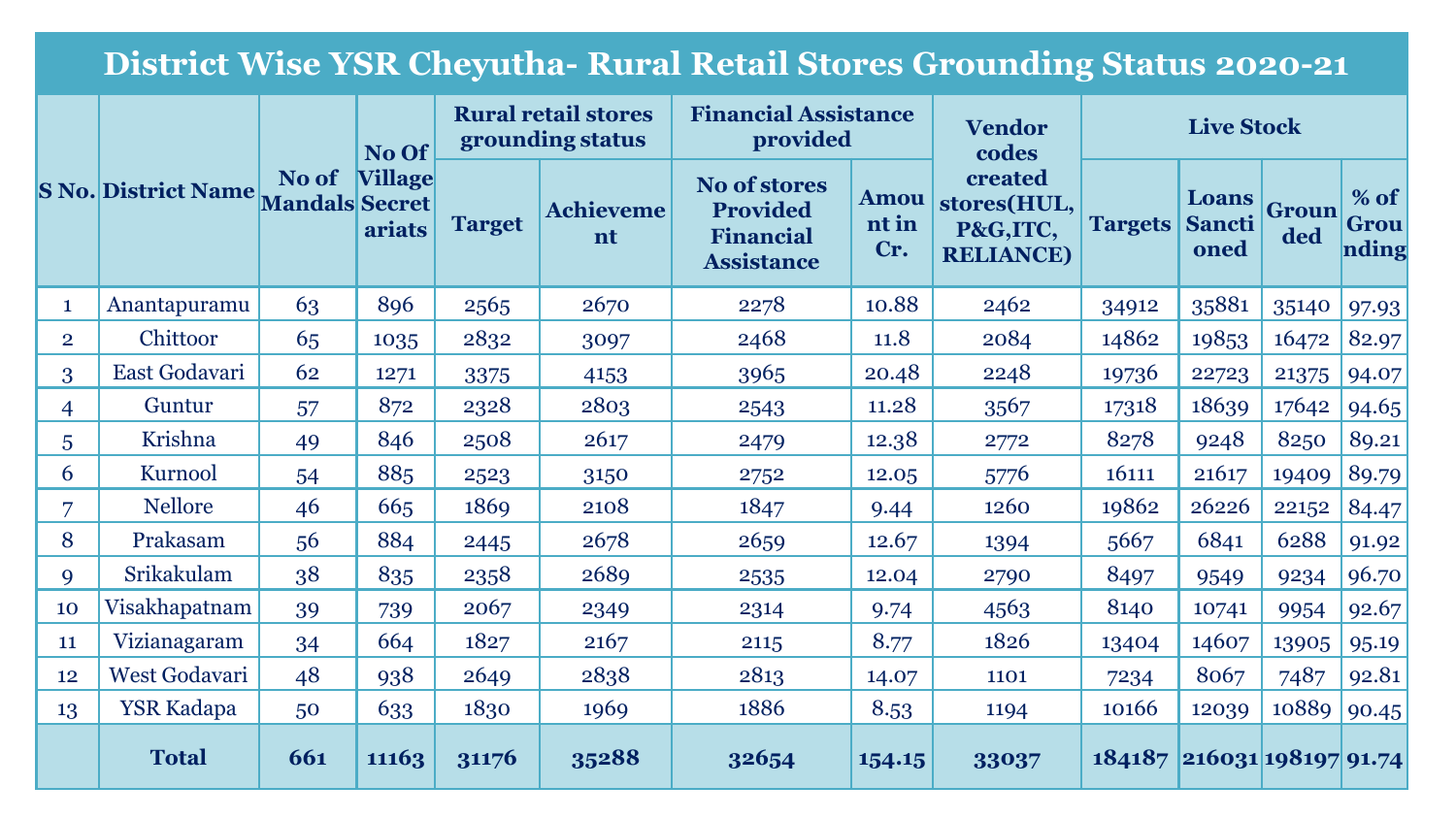# **Partner wise activity details with time lines**

| Sl.<br>N <sub>o</sub> | <b>Name of the Firm</b>                      | <b>Activity to be taken up</b>                                                                                                              | <b>Districts Covered</b>                                                          | <b>Beneficiaries</b><br>to be Covered | <b>Income per</b><br>month                         | <b>Time Line for</b><br>completing<br>scoping Study |
|-----------------------|----------------------------------------------|---------------------------------------------------------------------------------------------------------------------------------------------|-----------------------------------------------------------------------------------|---------------------------------------|----------------------------------------------------|-----------------------------------------------------|
| $\mathbf{1}$          | <b>AJIO Reliance</b>                         | Textiles-Apparel Ready made, Foot wear                                                                                                      | 13 Districts                                                                      | 40000                                 | For every Rs.10,000<br>business profit Rs.<br>4000 | December 2021                                       |
| $\overline{2}$        | Mahindra TOP & Kheyti                        | Promotion of Shade nets                                                                                                                     | 9 Districts                                                                       | 1500                                  | Monthly Rs.7000<br>income (Starting)               | December 2021                                       |
| 3                     | <b>TANAGER</b>                               | Horticulture Products Promotion, Value<br><b>Addition Products, Marketing</b>                                                               | East Godavari,<br>Visakhapatnam, West<br>Godavari, Anantapur                      | 30000                                 | Average Rs. 10,000                                 | Completed                                           |
| $\overline{4}$        | <b>GRAMEENA VIKAS</b><br><b>KENDRA</b> (GVK) | Backyard Poultry, Mini Poultry, Waste to<br>worth, Organic Farming - Cotton                                                                 | East Godavari-<br>Rampachodavaram, West<br>Godavari, YSR Kadapa,<br>Vizianagaram. | 30000                                 | <b>Average Rs. 10,000</b>                          | December 2021                                       |
| 5                     | <b>GIAN</b>                                  | Grass Root Innovations- Farm /Non<br>Farm Livelihoods                                                                                       | Chittoor, YSR Kadapa,<br>Visakhapatnam,<br>Vizianagaram.                          | 20000                                 | Average income Rs.<br>10000 to 15,000              | December 2021                                       |
| 6                     | P&G and NIINE                                | Supply of Hygiene Sanitary Napkin Units                                                                                                     | 13 Districts                                                                      | 40000                                 | Average Income Rs.<br>2000                         | Completed                                           |
| 7                     | Kalgudi                                      | Digital Marketing of both Farm and Non<br><b>Farm Products</b>                                                                              | 13 Districts                                                                      | 200000                                | Average Income Rs.<br>10,000                       | November 2021                                       |
| 8                     | AP Food Processing<br>Society                | Andhra Pradesh is implementing<br>PMFME scheme from July 2020 to<br>support the growth of the micro & nano<br>segment through formalisation | 13 Districts                                                                      | 40000                                 | Average Income Rs.<br>10,000                       | December 2021                                       |
|                       |                                              | Total                                                                                                                                       | 4,01,500                                                                          |                                       |                                                    |                                                     |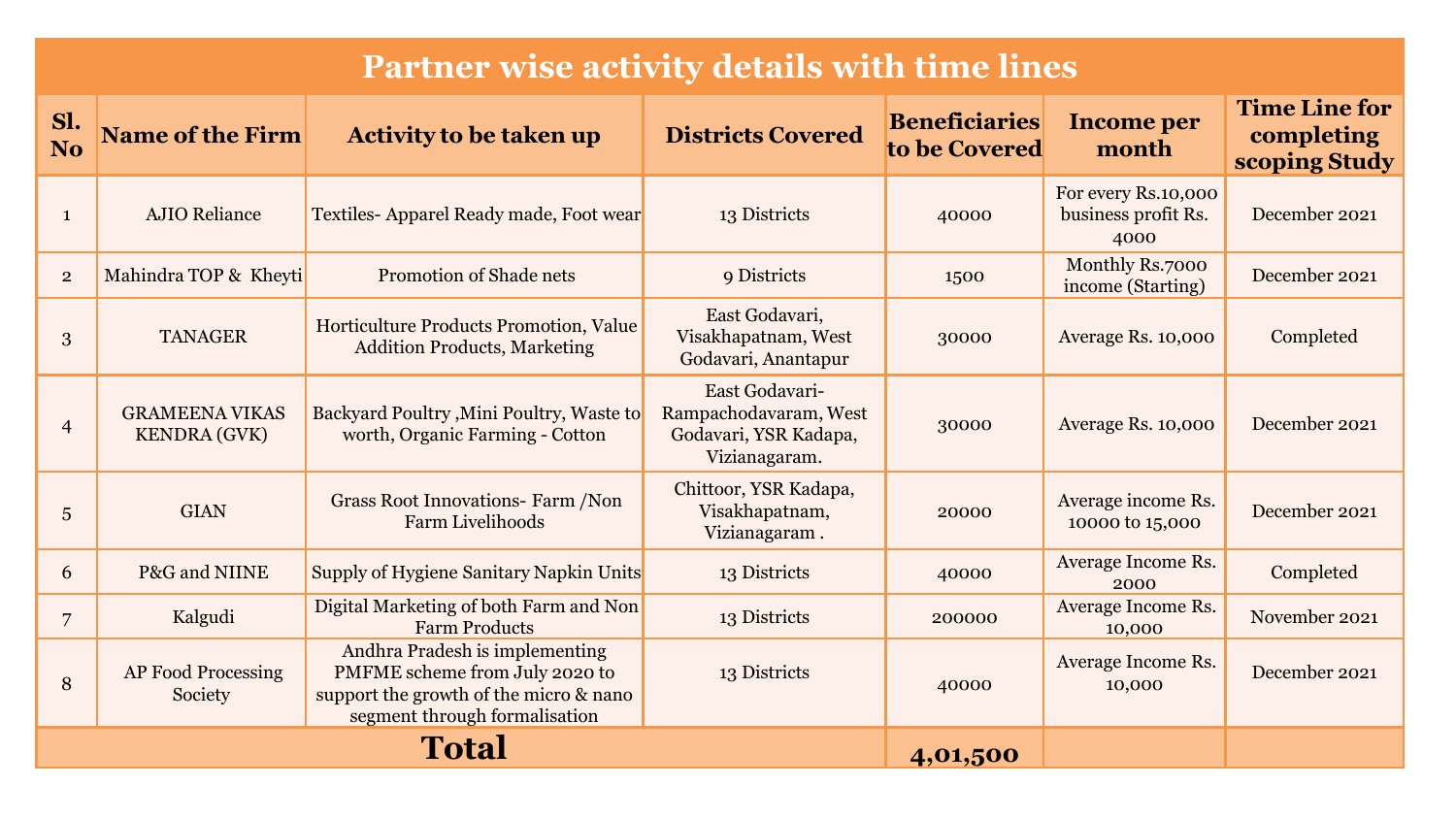### **Partner wise Achievement for YSR Cheyutha-Aasara Livelihoods Report 2021-22**

| Sl.N<br>$\mathbf 0$ | Company/Firm                                                                   | <b>Activity</b>                            | <b>Sub-Activity</b>                                                               | <b>Target</b> | <b>Achievement</b><br>as on<br>30.11.2021 |
|---------------------|--------------------------------------------------------------------------------|--------------------------------------------|-----------------------------------------------------------------------------------|---------------|-------------------------------------------|
| $\mathbf{1}$        | Reliance, ITC, P&G                                                             | <b>Rural Retail Business</b>               | --                                                                                | 28988         | 3365                                      |
| $\overline{2}$      | <b>AJIO Business</b>                                                           | <b>Textile Business</b>                    | $\qquad \qquad -$                                                                 | 20507         | 1875                                      |
| 3                   | AP Food Processing Society                                                     | Food Processing units established          |                                                                                   | 10049         | 7600                                      |
|                     |                                                                                | <b>Regenerative farming (Cotton)</b>       |                                                                                   | 3000          | 540                                       |
|                     | Grameena Vikas Kendram                                                         | <b>Backyard Poultry</b>                    | <b>Fattening Farmers</b>                                                          | 5492          | 145                                       |
| $\overline{4}$      |                                                                                |                                            | <b>Breeder Farmers</b>                                                            | 100           | 20                                        |
|                     |                                                                                | Waste to worth                             |                                                                                   | 2000          |                                           |
|                     |                                                                                | <b>Cashew Apple Value Addition</b>         | <b>Processing&amp; Marketing</b>                                                  | 1200          | <b>260</b>                                |
| 5                   | Tanager                                                                        | <b>Cashew Kernel</b>                       | <b>Processing &amp; Marketing</b>                                                 | 500           | 140                                       |
| 6                   |                                                                                | Non-Farm Activity                          |                                                                                   | 10000         | 9315                                      |
|                     | Kalgudi                                                                        | Farm Activity (Mirchi)<br>Mirchi Marketing |                                                                                   | 5000          | 2217                                      |
| $\overline{7}$      | Mahindra/Khetyi - Horticulture Dept.                                           | <b>Shade Net Promotion</b>                 | <b>Production &amp; Marketing</b>                                                 | 500           | 263                                       |
| 8                   | Animal Husbandry Department                                                    | Live Stock - YSR Cheyutha/Aasara           | (Cow, Buffalo & Sheep, Goat)                                                      | 233167        | 51050                                     |
|                     |                                                                                | <b>Backyard Poultry Units</b>              |                                                                                   | 65000         | 3931                                      |
| 9                   | <b>GIAN</b>                                                                    | Innovations                                | <b>Coconut Processing</b><br>units/Straw Making, Banana<br>fiber extraction units | 120           |                                           |
| 10                  | Other Activities promoted by SERP in<br>Financial Coordination with Streenidhi |                                            |                                                                                   | 200000        | 98831                                     |
|                     |                                                                                | <b>Total</b>                               |                                                                                   | 585623        | 179552                                    |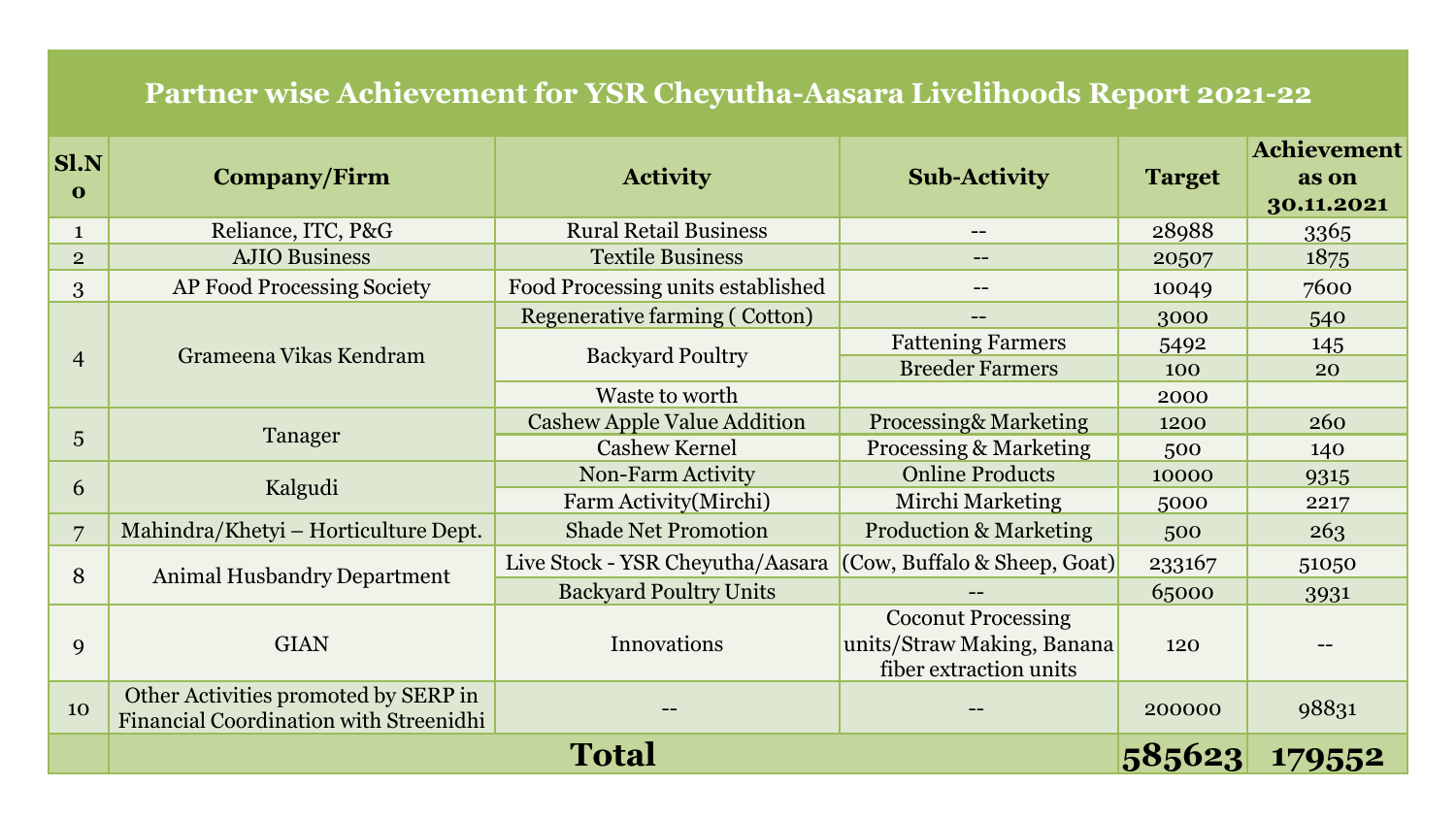

The entire SHG **loan amount outstanding of Rs.25,579 Crs as on 11.04.2019 pertaining to 8,00,042 SHGs** will be reimbursed in four equal instalments.

This measure will improve and reinforce the Women Empowerment efforts and strengthen the economic development of poor SHG women in the state of Andhra Pradesh.

|                | YSR AASRA Total Loan Amount O/S as on 11.04.2019 and 1st Inst & 2nd Inst Paid Details |                                 |                |           |             |                                   |                         |           |  |  |  |
|----------------|---------------------------------------------------------------------------------------|---------------------------------|----------------|-----------|-------------|-----------------------------------|-------------------------|-----------|--|--|--|
| Sl.<br>No      | <b>District</b>                                                                       | Total Loan O/S as on 11.04.2019 |                |           |             | <b>1st Installment</b><br>details | 2nd Installment details |           |  |  |  |
|                |                                                                                       | <b>SHGs</b>                     | <b>Members</b> | Amt in Cr | <b>SHGs</b> | Amt in Cr                         | <b>SHGs</b>             | Amt in Cr |  |  |  |
| $\mathbf{1}$   | Anantapur                                                                             | 59341                           | 584807         | 1808.78   | 58878       | 449.22                            | 59341                   | 455.17    |  |  |  |
| $\overline{2}$ | Chittoor                                                                              | 71086                           | 656942         | 2728.16   | 70635       | 678.36                            | 71086                   | 685.72    |  |  |  |
| 3              | East Godavari                                                                         | 94682                           | 916587         | 2990.77   | 93129       | 736.79                            | 94682                   | 758.59    |  |  |  |
| $\overline{4}$ | Guntur                                                                                | 74637                           | 730173         | 2461.25   | 73829       | 609.63                            | 74637                   | 621.00    |  |  |  |
| 5              | <b>GVMC</b>                                                                           | 22285                           | 225149         | 604.25    | 21538       | 145.90                            | 22285                   | 156.23    |  |  |  |
| 6              | Kadapa                                                                                | 40598                           | 394145         | 1353.53   | 40346       | 336.75                            | 40598                   | 340.02    |  |  |  |
| 7              | Krishna                                                                               | 64938                           | 646277         | 2358.01   | 63883       | 581.40                            | 64938                   | 597.61    |  |  |  |
| 8              | Kurnool                                                                               | 51670                           | 502583         | 1235.53   | 51122       | 306.16                            | 51670                   | 311.60    |  |  |  |
| 9              | <b>Nellore</b>                                                                        | 39727                           | 380635         | 1206.23   | 38895       | 295.89                            | 39727                   | 307.23    |  |  |  |
| 10             | Prakasam                                                                              | 58006                           | 567858         | 1808.75   | 57496       | 448.90                            | 58006                   | 455.47    |  |  |  |
| 11             | Srikakulam                                                                            | 52013                           | 556263         | 1514.87   | 51695       | 376.80                            | 52013                   | 380.63    |  |  |  |
| 12             | Visakhapatnam                                                                         | 41706                           | 436208         | 1248.31   | 41209       | 309.49                            | 41706                   | 314.67    |  |  |  |
| 13             | Vizianagaram                                                                          | 43446                           | 472634         | 1105.36   | 43203       | 275.19                            | 43446                   | 277.49    |  |  |  |
| 14             | <b>VMC</b>                                                                            | 9503                            | 93799          | 327.78    | 9126        | 79.40                             | 9503                    | 84.49     |  |  |  |
| 15             | West Godavari                                                                         | 72894                           | 711479         | 2764.98   | 72540       | 688.88                            | 72894                   | 693.61    |  |  |  |
|                | <b>Total</b>                                                                          | 796532                          | 7875539        | 25516.56  | 787524      | 6318.76                           | 796532                  | 6439.52   |  |  |  |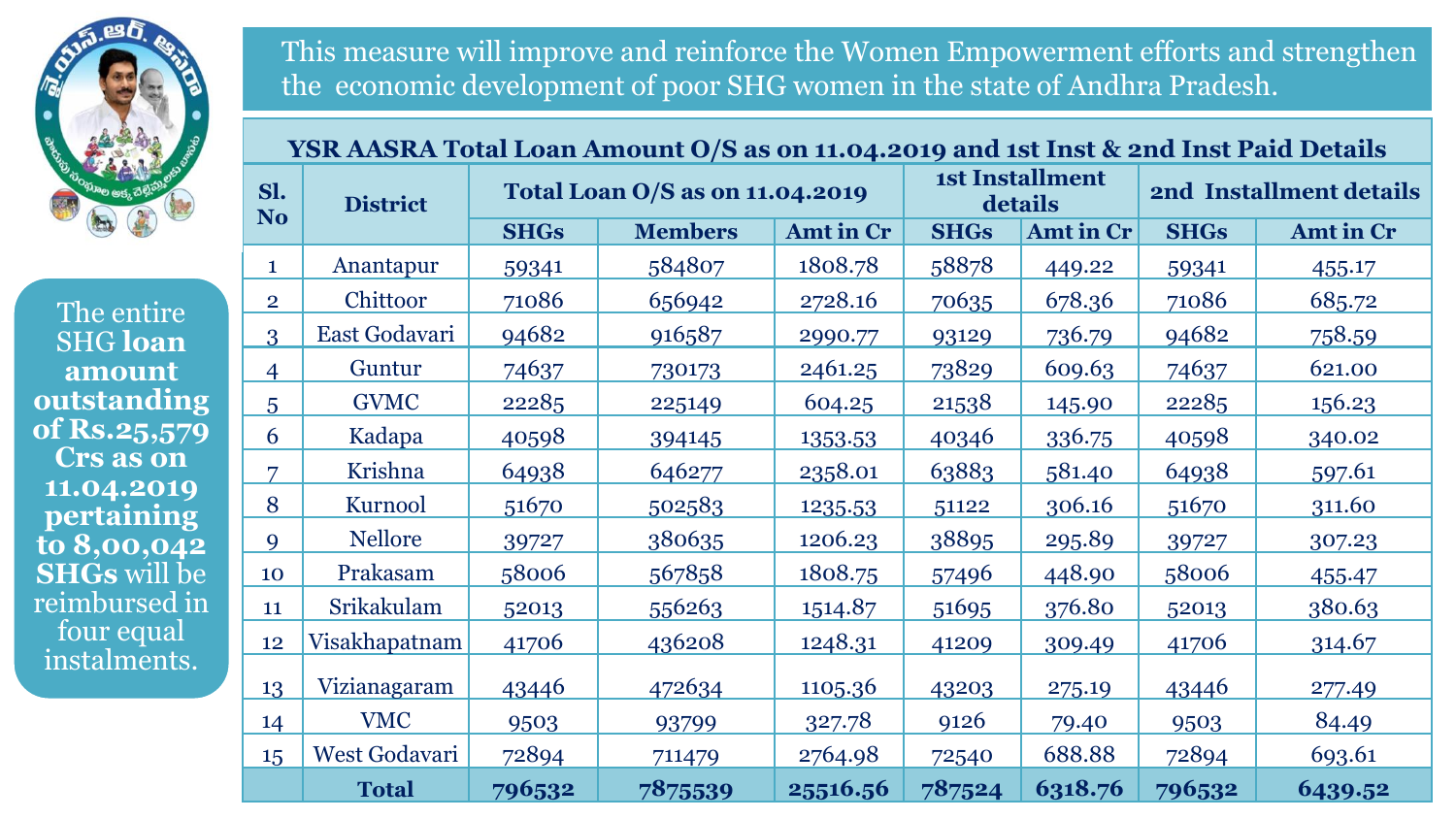| <b>YSR Aasara Beneficiaries Live Stock Opted 2021-22 Status</b> |                            |                                      |                                |                                                |                             |             |                                   |  |
|-----------------------------------------------------------------|----------------------------|--------------------------------------|--------------------------------|------------------------------------------------|-----------------------------|-------------|-----------------------------------|--|
|                                                                 |                            |                                      |                                | <b>Beneficiaries Assign</b><br>to RBK At VH/VD | <b>Pre Induction at RBK</b> |             |                                   |  |
| S.No.                                                           | <b>District Name</b>       | <b>No Of</b><br><b>Beneficiaries</b> | <b>RBKNot</b><br><b>Mapped</b> | <b>RBKMapp</b><br>ed                           | <b>Willing</b>              |             | <b>Not Willing Pending At RBK</b> |  |
| $\mathbf{1}$                                                    | Prakasam                   | 24649                                | 6758                           | 17891                                          | 25                          | 988         | 16878                             |  |
| $\overline{2}$                                                  | Srikakulam                 | 10899                                | 91                             | 10808                                          | 1                           | 183         | 10624                             |  |
| 3                                                               | Guntur                     | 11425                                | 1313                           | 10112                                          | 27                          | 141         | 9944                              |  |
| $\overline{4}$                                                  | YSR Kadapa                 | 21906                                | 13650                          | 8256                                           | $\mathbf 0$                 | 4           | 8269                              |  |
| $\overline{5}$<br>6                                             | West Godavari<br>Anantapur | 7910<br>23137                        | 136<br>19725                   | 7774<br>3412                                   | $\mathbf 0$<br>6            | 200<br>4    | 7574<br>3402                      |  |
| 7                                                               | Krishna                    | 18749                                | 17242                          | 1507                                           | $\mathbf{O}$                | $\mathbf 0$ | 1507                              |  |
| 8                                                               | Visakhapatanam             | 11025                                | 9666                           | 1359                                           | $\mathbf{O}$                | $\mathbf 0$ | 1386                              |  |
| $\mathbf{Q}$                                                    | <b>SPSR Nellore</b>        | 13334                                | 13048                          | 286                                            | $\mathbf{O}$                | $\mathbf 0$ | 286                               |  |
| 10                                                              | Vizianagaram               | 13644                                | 13614                          | 30                                             | $\mathbf{O}$                | $\mathbf 0$ | 30                                |  |
| 11                                                              | Kurnool                    | 15554                                | 15543                          | 11                                             | $\Omega$                    | $\mathbf 0$ | 11                                |  |
| 12                                                              | East Godavari              | 4817                                 | 4817                           | $\Omega$                                       | $\mathbf 0$                 | $\mathbf 0$ | $\mathbf 0$                       |  |
| 13                                                              | Chittoor                   | 56118                                | 56118                          | $\mathbf 0$                                    | $\mathbf 0$                 | $\mathbf 0$ | $\mathbf 0$                       |  |
| <b>TOTAL</b>                                                    |                            | 233167                               | 171721                         | 61446                                          | 59                          | 1520        | 59911                             |  |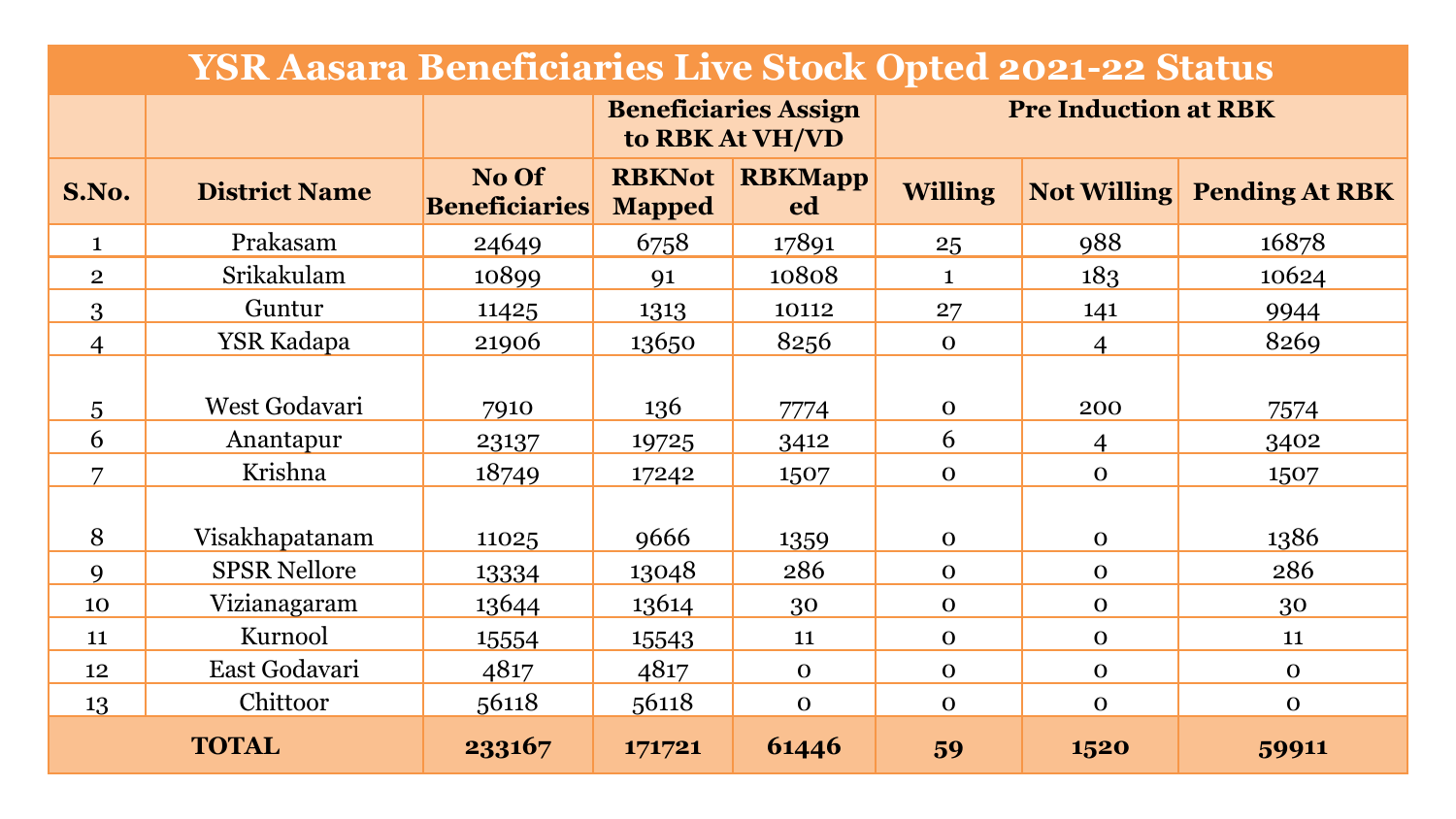## **Livelihood Activities Promoted YSR Cheyutha – Aasara Beneficiaries through Streenidhi**

**Year wise Streenidhi Loans sanctioned under YSR Cheyutha to the SHG women for various activities** 

|                |                                | FY 2020-21               |                               |                          | FY 2021-22                    | <b>Total Sanctioned</b>  |                               |
|----------------|--------------------------------|--------------------------|-------------------------------|--------------------------|-------------------------------|--------------------------|-------------------------------|
| Sl. No.        | <b>Activity Type</b>           | No. of<br><b>Members</b> | <b>Amount</b><br>(Rs. In Cr.) | No. of<br><b>Members</b> | <b>Amount</b><br>(Rs. In Cr.) | No. of<br><b>Members</b> | <b>Amount</b><br>(Rs. In Cr.) |
| $\mathbf{1}$   | <b>Agriculture Implements</b>  | 37783                    | 190.45                        | 26381                    | 132.31                        | 64164                    | 322.76                        |
| $\overline{2}$ | Auto/JEEP/Car Repair Shop      | 2558                     | 12.94                         | 1034                     | 5.20                          | 3592                     | 18.14                         |
| 3              | <b>Bangle Stores</b>           | 182                      | 0.92                          | 969                      | 1.80                          | 1151                     | 2.72                          |
| 4              | <b>Carpentering Work</b>       | 294                      | 1.48                          | 168                      | 0.84                          | 462                      | 2.32                          |
| 5              | Centering/RCC Roof Making Work | 318                      | 1.61                          | 277                      | 0.91                          | 595                      | 2.52                          |
| 6              | <b>Textile Business</b>        | 3489                     | 17.65                         | 6908                     | 15.82                         | 10397                    | 33.47                         |
| 7              | Dairy Units                    | 1738                     | 8.78                          | 5283                     | 26.49                         | 7021                     | 35.27                         |
| 8              | <b>Fish Nets</b>               | 1007                     | 5.08                          | 510                      | 2.56                          | 1517                     | 7.64                          |
| 9              | Hotel/Tiffin Centers           | 1393                     | 7.04                          | 3077                     | 6.46                          | 4470                     | 13.50                         |
| 10             | Retails Shops                  | 7630                     | 38.56                         | 11831                    | 24.18                         | 19461                    | 62.74                         |
| 11             | Laundry Shops                  | 244                      | 1.23                          | 146                      | 0.73                          | 390                      | 1.96                          |
| 12             | Sheep & Goat Units             | 6282                     | 31.72                         | 3659                     | 18.34                         | 9941                     | 50.06                         |
| 13             | <b>Tailoring Shops</b>         | 1780                     | 9.00                          | 739                      | 3.70                          | 2519                     | 12.70                         |
| 14             | <b>Other Activities</b>        | 7747                     | 38.89                         | 37849                    | 63.41                         | 45596                    | 102.30                        |
|                | <b>Grand Total</b>             | 72445                    | 365.35                        | 98831                    | 302.75                        | 171276                   | 668.10                        |